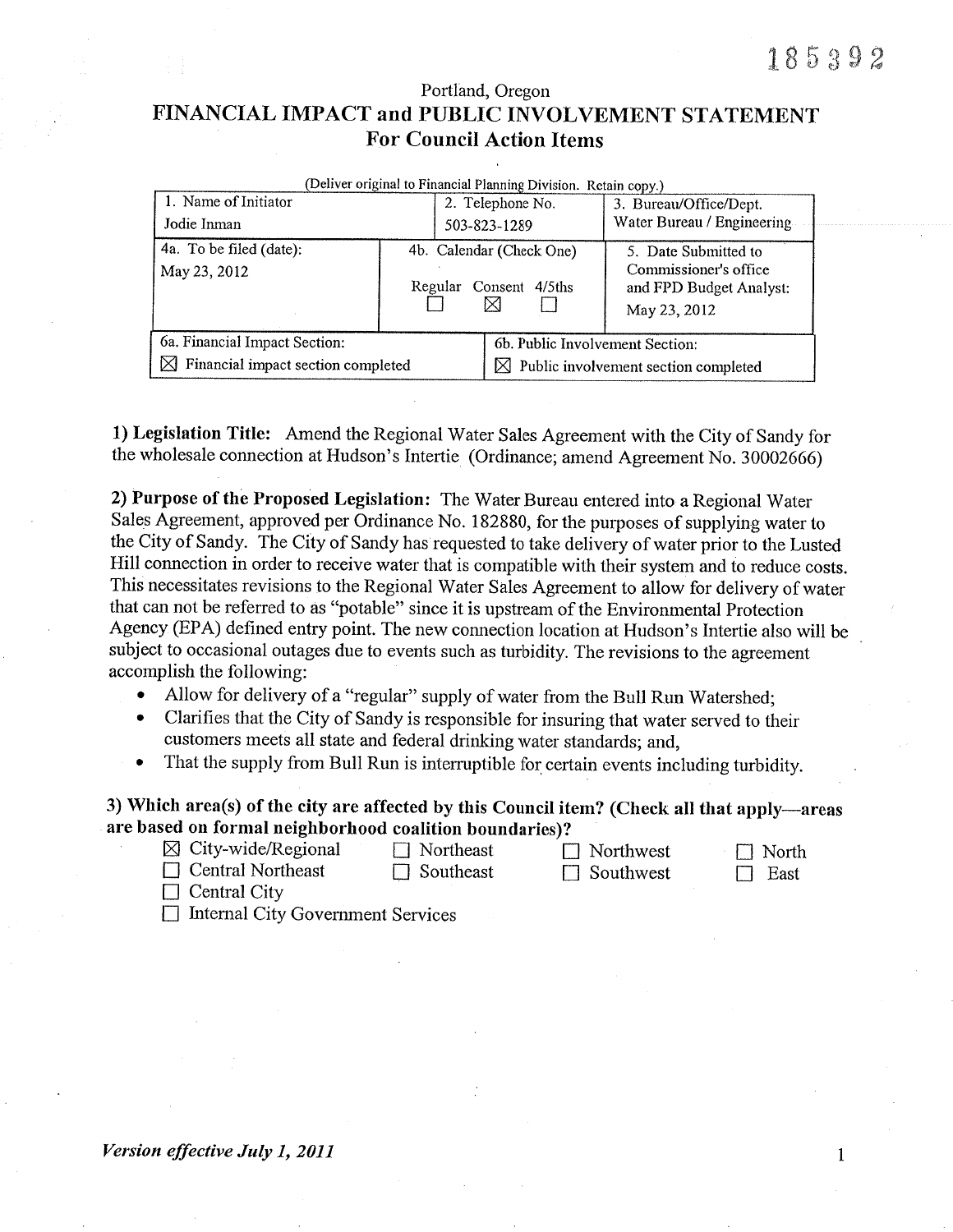#### FINANCIAL IMPACT

## 4) Revenue: Will this legislation generate or reduce current or future revenue coming to the City? If so, by how much? If so, please identify the source.

The Regional Water Sales Agreement is anticipated to generate almost \$500,000 in revenue over a four year period starting with FY 2012-13 and will continue to generate revenue for at least the life of the agreement.

5) Expense: What are the costs to the City related to this legislation? What is the source of funding for the expense? (Please include costs in the current fiscal year as well as costs in future years. If the action is related to a grant or contract please include the local contribution or match required. If there is a project estimate, please identify the level of confidence.) There are no costs to the city as a result of this legislation.

#### 6) Staffing Requirements:

- Will any positions be created, eliminated or re-classified in the current year as a result of this legislation? (If new positions are created please include whether they will be part-time, full-time, limited term, or permanent positions. If the position is limited term please indicate the end of the term.)
	- N<sub>o</sub>
- Will positions be created or eliminated in *future years* as a result of this legislation? N<sub>0</sub>

### 7) Change in Appropriations

 $N/A$ 

#### **PUBLIC INVOLVEMENT**

## 8) Was public involvement included in the development of this Council item (e.g. ordinance, resolution, or report)? Please check the appropriate box below:

 $\Box$  YES: Please proceed to Question #9.

 $\boxtimes$  NO: Please, explain why below; and proceed to Question #10.

The revisions to the Regional Water Sales Agreement were coordinated with the City of Sandy. As such, there was no opportunity for public involvement with the development of these revisions.

9) If "YES," please answer the following questions:

a) What impacts are anticipated in the community from this proposed Council item?